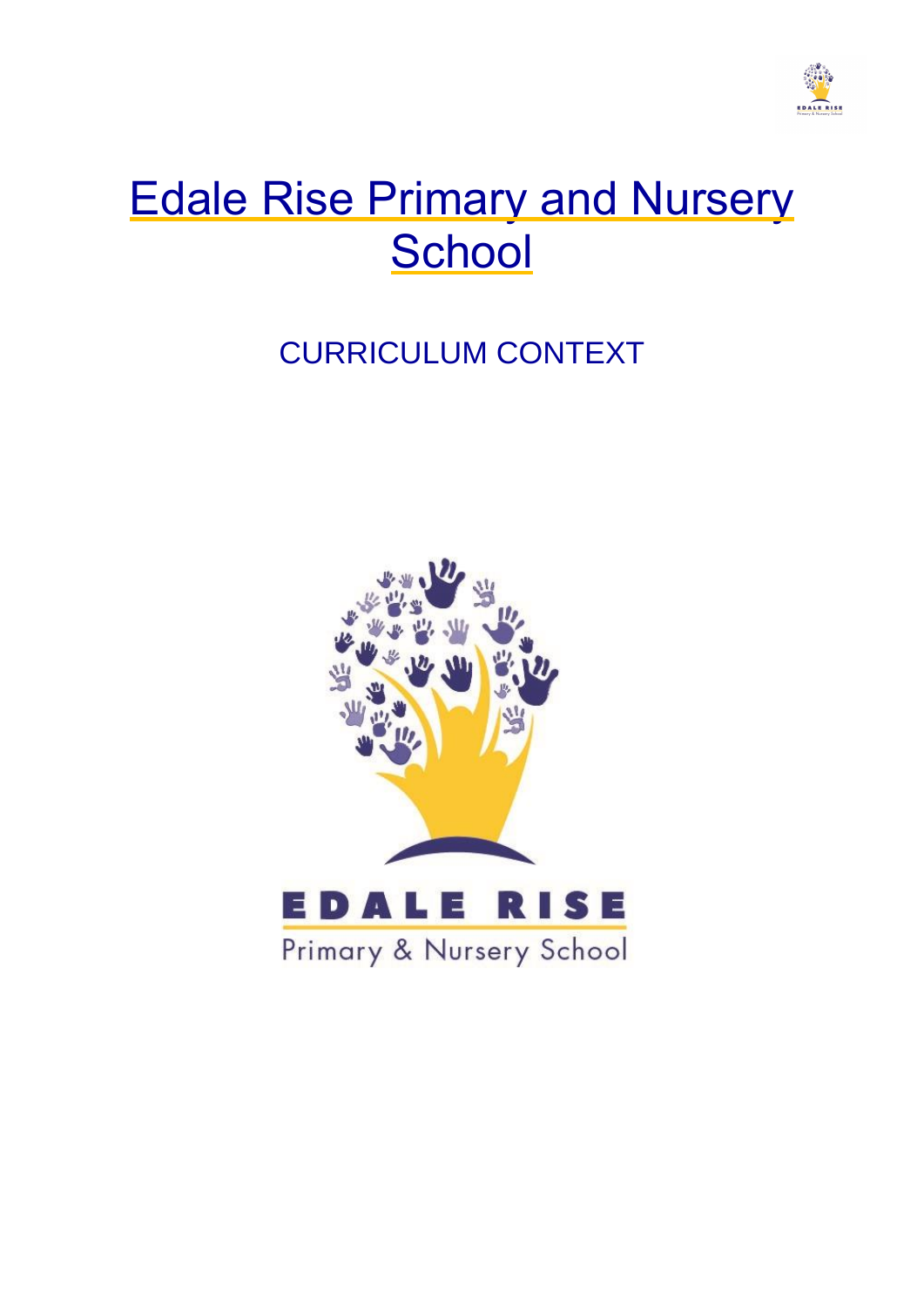

#### **Edale Rise**

The aim of this document is to provide information about our curriculum entitlement and an explanation as to how we have developed an inclusive curriculum tailored to the needs of our children

#### **The Curriculum**

At Edale Rise, we define the curriculum as the entirety of the provision we deliver to our children. All aspects of our curriculum improve outcomes for our children and increase life opportunities. Our intention is to provide profound personal development for every child in our school.

Our curriculum is inclusive and encapsulates our 'Take Care' ethos to ensure children are well-rounded pupils with strong moral and social values.

Our knowledge-rich curriculum ensures our children develop a broad, rich and powerful knowledge base that will empower them to have positive impact on their world.

#### **What is our Curriculum?**

It is important not to conceive the curriculum solely as the features of each subject children learn. The curriculum should encompass all aspects of provision.

Our curriculum design has taken into consideration the local context of our school, our ethos and the importance of knowledge acquisition. Our curriculum is child-centred, inclusive and enriched with numerous opportunities. In order to deliver a world-class curriculum, we are continuously interacting with the latest educational research to ensure our provision is constantly improving and teachers are equipped to deliver outstanding provision.

#### **Our Model**

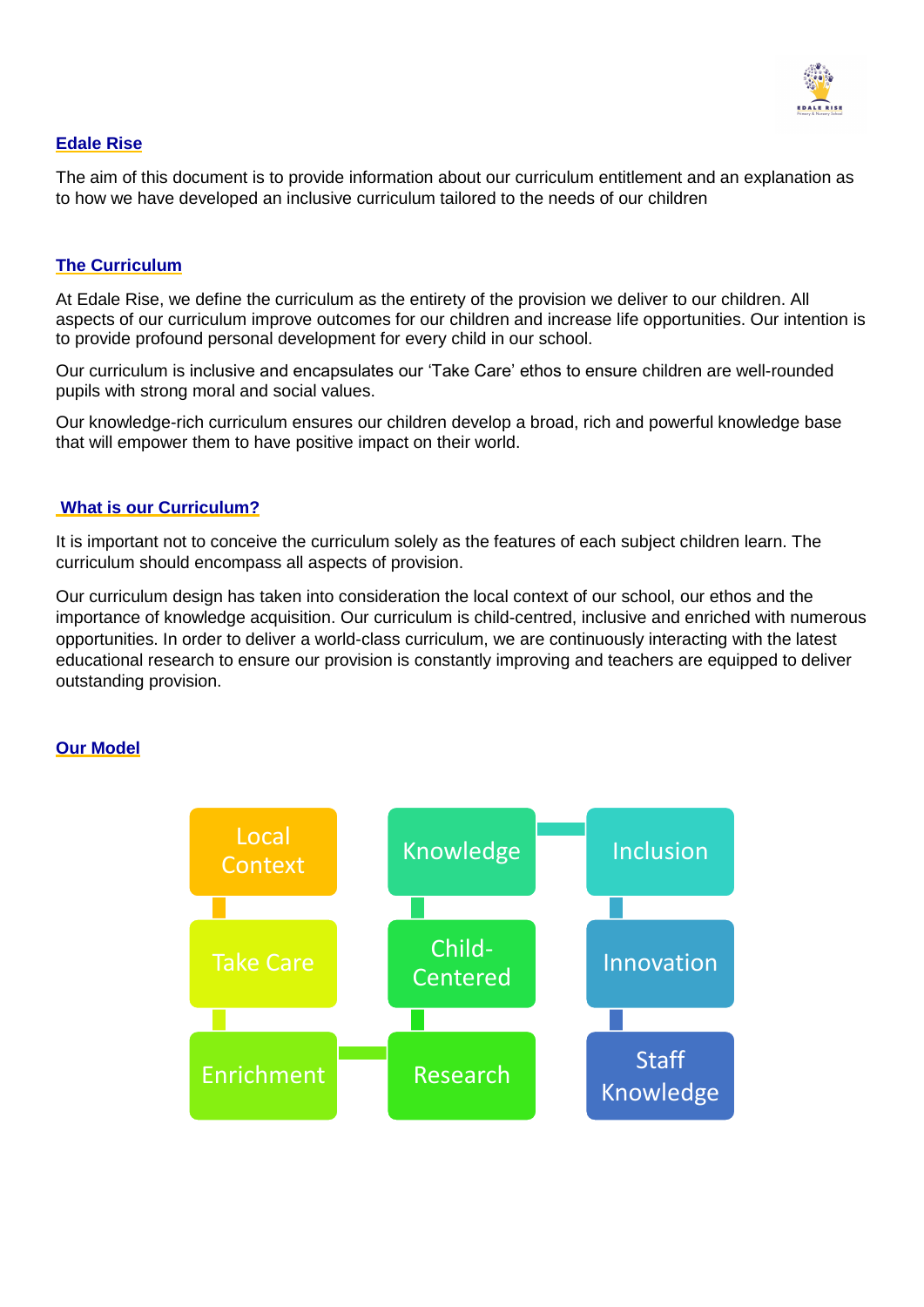

| <b>Local Context</b>                                                                                                                   | <b>Knowledge</b>                                                                                                                      | <b>Inclusion</b>                                                                                                                                                  |
|----------------------------------------------------------------------------------------------------------------------------------------|---------------------------------------------------------------------------------------------------------------------------------------|-------------------------------------------------------------------------------------------------------------------------------------------------------------------|
| Our provision reflects the needs of<br>children in the community                                                                       | Children develop broad, rich and<br>powerful knowledge that<br>empowers them to succeed                                               | We provide bespoke curriculums<br>to ensure all can succeed                                                                                                       |
| <b>Take Care</b>                                                                                                                       | <b>Child-Centred</b>                                                                                                                  | <b>Innovation</b>                                                                                                                                                 |
| Our overriding ethos is reflective<br>throughout each aspect of our<br>curriculum                                                      | We place the needs of our<br>children at the centre of<br>everything we do.                                                           | We ensure our curriculum is<br>continually adapted to ensure our<br>children are equipped for their<br>future careers and for adulthood                           |
| <b>Enrichment</b>                                                                                                                      | <b>Research</b>                                                                                                                       | <b>Staff Knowledge</b>                                                                                                                                            |
| The curriculum is exciting and<br>stimulating and ensures<br>knowledge is retained and<br>learning is seen as a positive<br>experience | We have a duty to interact with<br>the latest educational research<br>and adapt our provision to ensure<br>the best possible outcomes | It is vital that we ensure all staff<br>(including Teaching Assistants)<br>have up-to-date knowledge in<br>order for them to deliver an<br>exceptional curriculum |

#### **Children's Needs and Local Context**

In order for our curriculum to equip our children to be ready for their current and future lives there needs to be clarity of purpose linked to the knowledge and skills taught.

Aspects to Consider

- Local context/community
- Inclusion
- Future needs further education/careers
- Future needs- secondary schooling
- Future needs model citizens

| <b>Aspect of</b><br><b>local</b><br>context          | <b>Ramifications for Curriculum Design</b>                                                                                                                                                                                                                            | <b>Curriculum Aspect</b>                                                                                                                                                                                                                                                                                                                                                                                                                                                                                                                                                                                                                                                                                                                                                                                                                                                                                                                                                        |
|------------------------------------------------------|-----------------------------------------------------------------------------------------------------------------------------------------------------------------------------------------------------------------------------------------------------------------------|---------------------------------------------------------------------------------------------------------------------------------------------------------------------------------------------------------------------------------------------------------------------------------------------------------------------------------------------------------------------------------------------------------------------------------------------------------------------------------------------------------------------------------------------------------------------------------------------------------------------------------------------------------------------------------------------------------------------------------------------------------------------------------------------------------------------------------------------------------------------------------------------------------------------------------------------------------------------------------|
| We have a<br>vibrant multi-<br>cultural<br>community | Our curriculum needs to be accessible to all<br>$*$<br>cultures<br>Our curriculum needs to celebrate and utilize<br>$\ast$<br>the diversity of cultures<br>Our curriculum needs to ensure aspects of<br>$\ast$<br>each culture are threaded through the<br>curriculum | Our provision focusses on diversity and inclusion in all<br>elements ensuring all children feel represented and the<br>culture of the school is of understanding and<br>celebration of diversity<br>Our curriculum has opportunities to celebrate festivals<br>and culture such as Eid and Christmas<br>Our RE curriculum focusses on key aspects of main<br>religions and those in which our children belong. There<br>are regular trips to places of worship. Children have<br>opportunities to look at global and community aspects<br>of topic work and our topics are diverse in nature (see<br>future section). Children are given opportunities to<br>discuss similarities and differences between religions<br>and cultures. Parents are invited in to school to talk to<br>children about their cultures and religions.<br>Recently, we have set up a multi-faith and no faith<br>discussion and action group. This was taken from an<br>idea put forward by children. |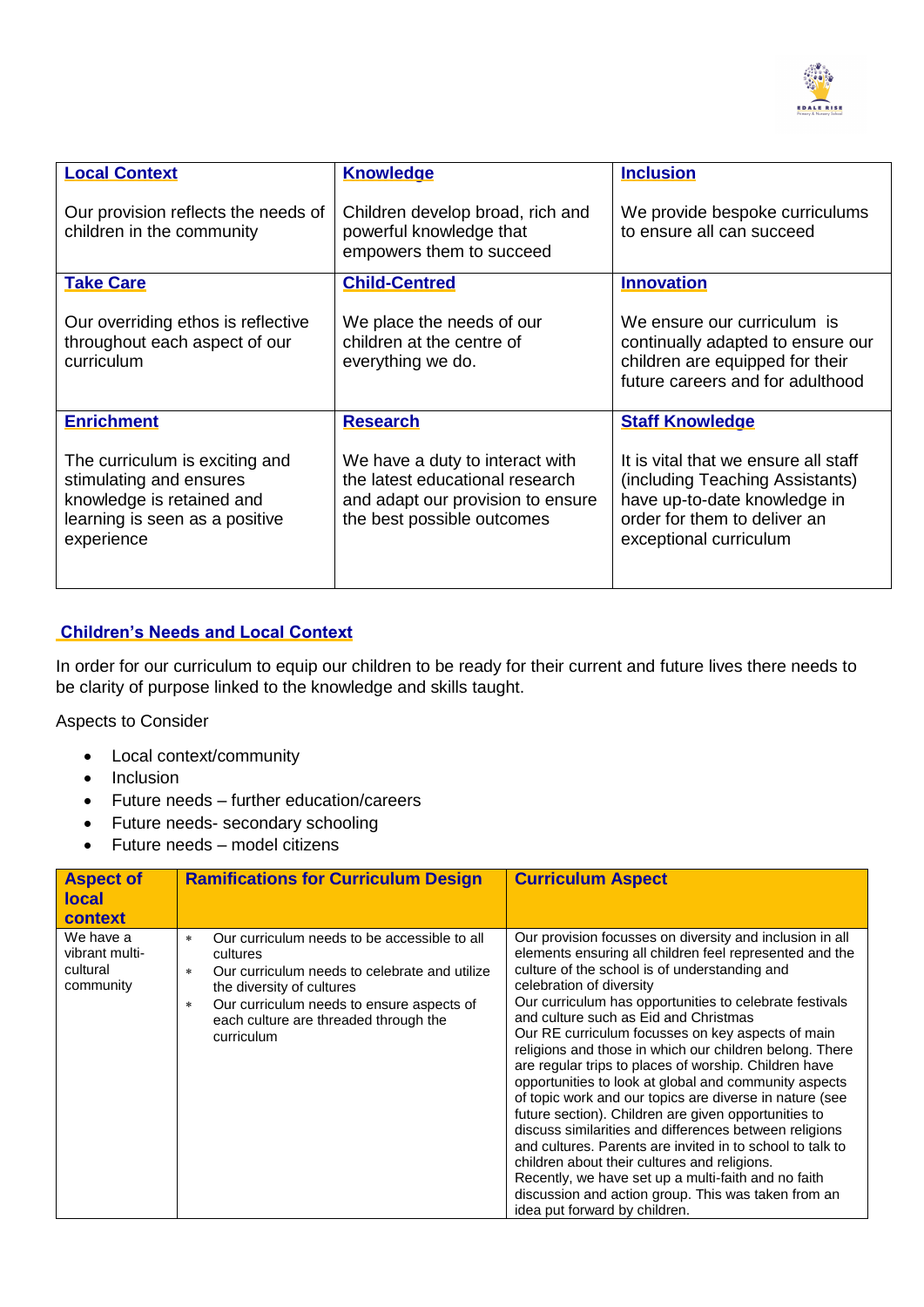

|                                                                                                                 |                                                                                                                                                                                                                                                                                                                        | We have also just begun collaborate work with another<br>school with the aim to develop children's understanding<br>of children from different backgrounds                                                                                                                                                                                                                                                                                                                                                                                                                                                                                                                                                                                                                                                                                                                                                                                                                                                                                        |
|-----------------------------------------------------------------------------------------------------------------|------------------------------------------------------------------------------------------------------------------------------------------------------------------------------------------------------------------------------------------------------------------------------------------------------------------------|---------------------------------------------------------------------------------------------------------------------------------------------------------------------------------------------------------------------------------------------------------------------------------------------------------------------------------------------------------------------------------------------------------------------------------------------------------------------------------------------------------------------------------------------------------------------------------------------------------------------------------------------------------------------------------------------------------------------------------------------------------------------------------------------------------------------------------------------------------------------------------------------------------------------------------------------------------------------------------------------------------------------------------------------------|
| Our school is<br>situated in the<br>inner city of<br>Nottingham                                                 | Our curriculum needs to provide profound<br>$\ast$<br>personal development in order to increase life<br>chances<br>Many children begin in nursery with low<br>$\ast$<br>baselines. Our curriculum in the Early Years<br>unit needs to focus on speaking and listening<br>and social skills such as sharing             | Our immersive curriculum approach enables children to<br>access key skills with understanding and context. For<br>example, in Year two a topic on rainforests will thread<br>through all lessons taught through the day including<br>English and science sessions. This gives children a<br>deep understanding of key threads, vocabulary and<br>concepts, which enables them to produce informed<br>written work.<br>In our Early Years setting, work is based on books and<br>topics that interest the children. It is heavily focused on<br>verbal communication and giving children vocabulary<br>linked to everyday life.                                                                                                                                                                                                                                                                                                                                                                                                                    |
| In general, our<br>families have a<br>high regard for<br>education                                              | Our parents can help to support and promote<br>$\ast$<br>a positive attitude to learning<br>Our parents can enhance curriculum<br>$\ast$<br>opportunities by helping with enrichment and<br>coming in to talk about their careers and<br>cultures                                                                      | Our curriculum includes opportunities for parents to<br>take part in curriculum projects with their child at home.<br>Parents are invited in to take part in workshops and<br>lessons to enable links to be made between learning at<br>home and school<br>Parents come in to school to provide support with<br>understanding aspects of our curriculum linked to<br>culture and community. In addition, we have parents<br>who come to speak about gender equality and children<br>with special needs. Our Take Care approach focusses<br>on acceptance and understanding of everyone. This<br>can only happen if children are exposed to a diversity<br>of experiences such as our special days - National<br>Women's day and autism awareness week for example<br>During Lockdown and class isolations we ensured<br>parents were supported in helping their child to access<br>our remote education package.                                                                                                                                  |
| Our school is<br>relatively small                                                                               | Our curriculum needs to be fit for purpose in<br>$\ast$<br>terms of expectations on staff linked to time<br>management and integration of traditional<br>subjects in to an immersive approach                                                                                                                          | Our Knowledge- based immersive curriculum has been<br>intentionally designed to enable lessons to cover more<br>than one academic field at a time. This means that our<br>small staff team can work creatively to ensure children<br>are exposed to a broad and balanced curriculum. For<br>example, children might focus on a text about Romans<br>in shared reading and then follow this up with a more<br>practical lesson linked to Roman Culture.                                                                                                                                                                                                                                                                                                                                                                                                                                                                                                                                                                                            |
| Many families<br>are newly<br>arrived in to the<br>country or first<br>generation                               | Our curriculum needs to be fully inclusive<br>$\ast$<br>Our curriculum needs to accommodate for<br>$\ast$<br>children who are New to English<br>Our curriculum needs to ensure all elements<br>$\ast$<br>are immersive in nature to give children a<br>context to their learning                                       | We have a flexible approach to our provision and<br>curriculum for children arriving to our school who are<br>new to English. These children spend the morning<br>learning basic words and focusing on developing<br>sentences. Their curriculum is language rich and<br>practical in nature. Their maths sessions are also<br>designed to cover key concepts without being heavily<br>reliant on verbal and written tasks.<br>The immersive approach also means that all lessons<br>have a link and a focus on vocabulary and<br>understanding. Teachers design a knowledge organizer<br>(see future section) which gives visual aids to explain<br>new words.<br>Our Take Care approach means that children are<br>welcomed to Team Edale and cherished. Each week,<br>for example, in our reception class, children learn<br>words from another language taken from the diversity<br>of languages spoken by pupils in the class. Our<br>curriculum, resources and environment reflect our<br>values linked to culture, diversity and inclusion |
| Our community<br>has a high<br>deprivation<br>factor with many<br>children in<br>households with<br>low incomes | We need an aspirational curriculum which<br>$\ast$<br>ensures children are able to access higher<br>education<br>Our curriculum needs to ensure our children<br>$\ast$<br>have equality of life chances<br>Our additional funding needs to enhance the<br>$\ast$<br>curriculum and ensure it meets individual<br>needs | Our curriculum and enrichment opportunities are varied<br>in order for all children to discover their strengths and<br>interests. For instance, children visit a local high school<br>and take part in engineering days.<br>We have links to the local Secondary school and<br>Universities and children visit or have sessions in<br>school by staff from these settings. This is an<br>intentional curriculum choice to enable our children to<br>be aware of their future options. Our curriculum makes                                                                                                                                                                                                                                                                                                                                                                                                                                                                                                                                        |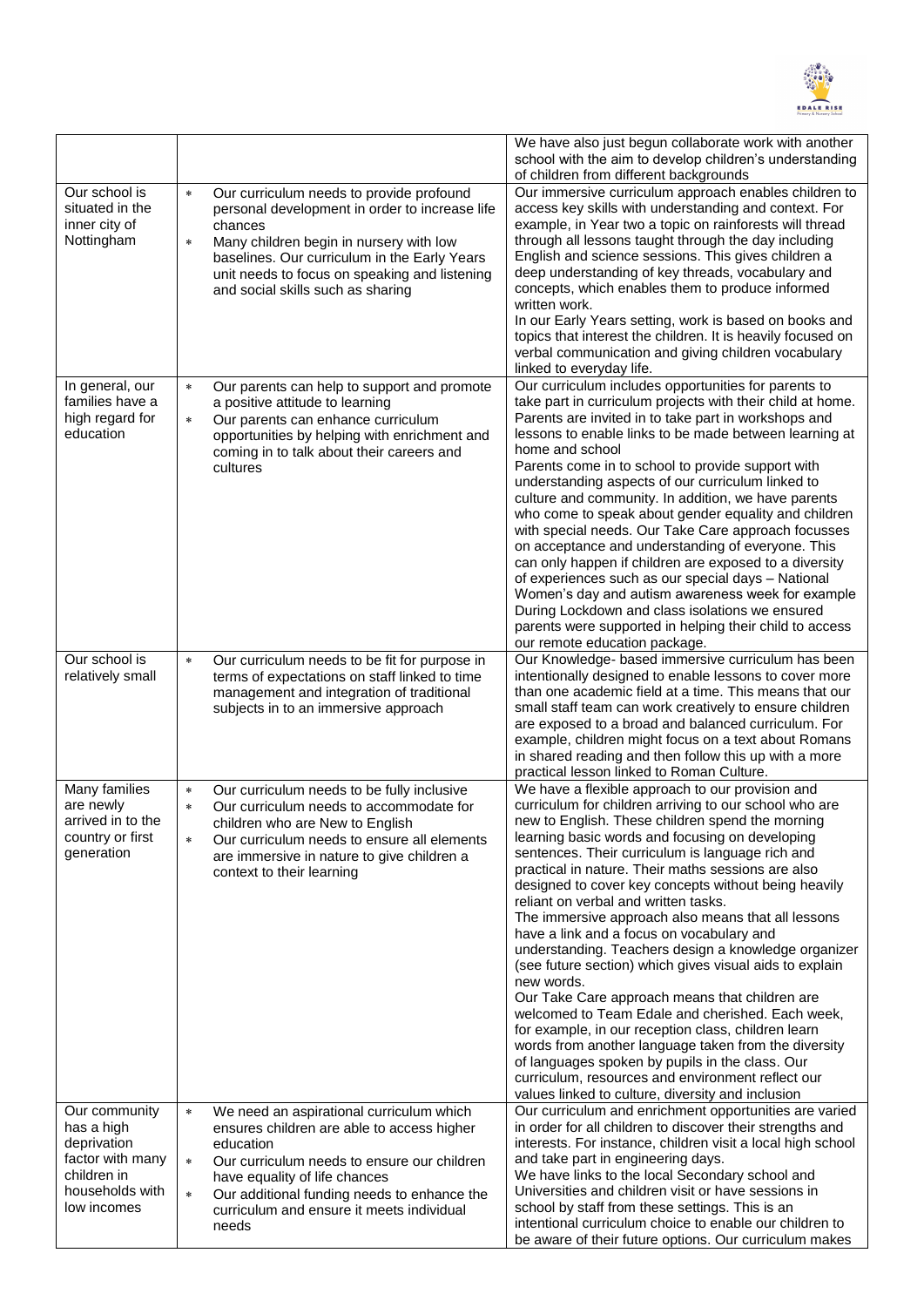

|                                                                                 | $\ast$ | Our curriculum needs to provide accelerated<br>progress                                                                               | links to future careers such as our year four project on<br>creating a business that leads to building robots.<br>The funding we receive for pupil premium pupils is<br>linked to children's needs. This year some has been<br>spent on staffing to ensure those who are New To<br>English or have special needs receive a bespoke<br>curriculum. The money is also used to enrich the<br>curriculum with additional experiences such as events<br>and trips<br>During Lockdowns and bubble isolation children<br>receiving PP funding were all offered places in school<br>or I pads to enable them to access learning from home                                                                                                                                                                |
|---------------------------------------------------------------------------------|--------|---------------------------------------------------------------------------------------------------------------------------------------|--------------------------------------------------------------------------------------------------------------------------------------------------------------------------------------------------------------------------------------------------------------------------------------------------------------------------------------------------------------------------------------------------------------------------------------------------------------------------------------------------------------------------------------------------------------------------------------------------------------------------------------------------------------------------------------------------------------------------------------------------------------------------------------------------|
| The majority of<br>future careers in<br>our city are<br>reliant on IT<br>skills | $\ast$ | Our curriculum needs to ensure children have<br>IT skills which are transferrable and our IT<br>equipment needs to be kept up to date | Children have opportunities to work with IT equipment<br>regularly. In the Early Years, there is a planned IT<br>package for children alongside computers children can<br>access independently with programs linked to all<br>aspects of the curriculum.<br>Children are taught basic computing skills throughout<br>the school and there are sessions on coding using the<br>I-pads<br>Many aspects of the curriculum are enhanced using IT.<br>Maths is supported by the whole school use of TT<br>Rocks both in school and at home<br>Recently, digital education has been at the forefront of<br>our provision during lockdowns. Children were trained<br>in using online systems to access their work, send in<br>completed work, converse with teachers and participate<br>in live lessons |

At Edale, we value our community and our families. Our locality means there are many barriers that children and their families face. School staff, governors, parents and carers are proud of our community and do not accept that our children's future is decided by the area they are born in and our curriculum aims to promote positivity, confidence and a high level of Knowledge and skills.

#### **Inclusion**

Our curriculum reflects our inclusive approach and our whole school Team Edale ethos. We are a team and everyone belongs in our team.

Our curriculum is inclusive because –

- It is designed to be immersive and therefore all children are able to access the content because it is threaded through all subjects
- We have curriculum support and alternative approaches for children who are New To English and those with Special needs
- There are opportunities for children to discuss their feelings and work well-being is integral
- Wherever possible, children access all aspects of the curriculum, tailored to needs
- Enrichment activities enhance our curriculum and provide children with contexts to learning
- We understand differing needs of children and have resources and practices to ensure curriculum access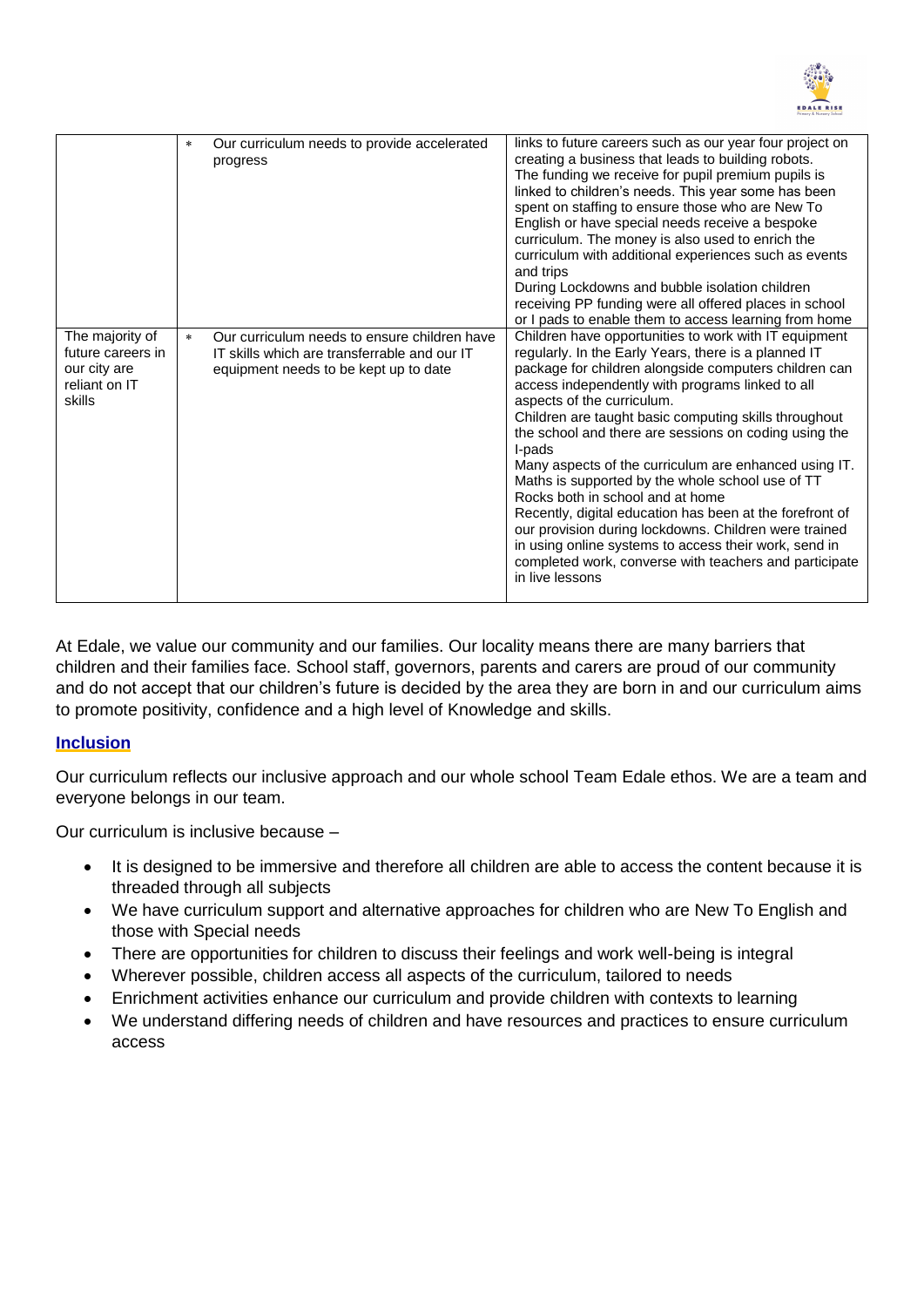

#### **Future needs**

| <b>Aspect of future</b><br>need    | <b>Curriculum implication</b>                                                                                                                                                                                                                                                                                                                                                                                                                                                               |
|------------------------------------|---------------------------------------------------------------------------------------------------------------------------------------------------------------------------------------------------------------------------------------------------------------------------------------------------------------------------------------------------------------------------------------------------------------------------------------------------------------------------------------------|
| <b>Secondary</b><br>education      | Our curriculum has a rigor and challenge in English and maths. High<br>$\ast$<br>expectations and a mastery approach ensure accelerated progress<br>Our curriculum is broad and balanced to ensure children experience all subjects<br>*<br>which will be built on in year seven<br>Our curriculum is inclusive and aspirational for all children<br>$\ast$<br>Our PHSE curriculum and focus on values enables children to acquire personal<br>$\ast$<br>and social skills                  |
| <b>Further</b><br>education/career | Our curriculum is aimed to make University accessible to as many children as<br>$\ast$<br>possible<br>Our curriculum has elements linked to future careers and learning<br>$\ast$<br>Our curriculum includes links with local Universities<br>$\ast$<br>Our curriculum is designed to build confidence in order to instil aspiration in<br>$\ast$<br>children                                                                                                                               |
| <b>Adulthood</b>                   | Our curriculum has a focus on respect for all communities, cultures and religions<br>$\ast$<br>Our curriculum equips children with skills (such as handling money) which they<br>$\ast$<br>will require in later life<br>Our curriculum and ethos is linked to a 'Take Care' approach which fosters an<br>$\ast$<br>understanding of needs of others and self<br>Our curriculum emphasizes values linked to morality to ensure children have a<br>$\ast$<br>strength in their moral outlook |

At Edale, we are aware that we need our curriculum to equip children for their future.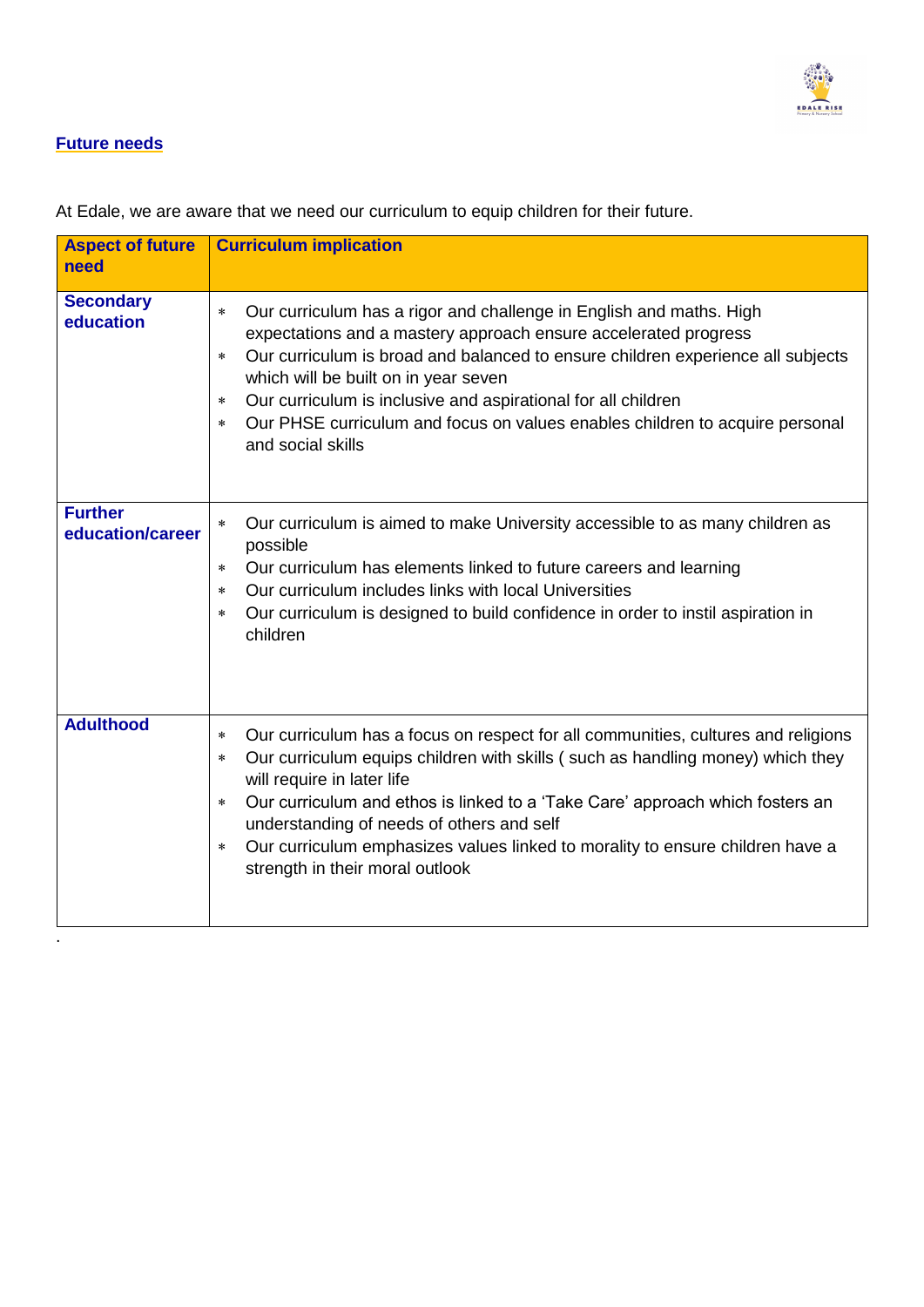

#### **Our Whole-School Ethos**

Our school ethos embodies the key approach we take to education and who we are as a school community.

It affects curriculum delivery and design and is threaded through all aspects of school life.



Our ethos is, at first glance, simplistic and this is intentional, as we want all children to be able to access the approach. Our mission statement consists of two words – Take Care. Our curriculum follows four key principles –

- Take care of ourselves
- Take care of each other
- Take care of our work
- Take care of our school and our world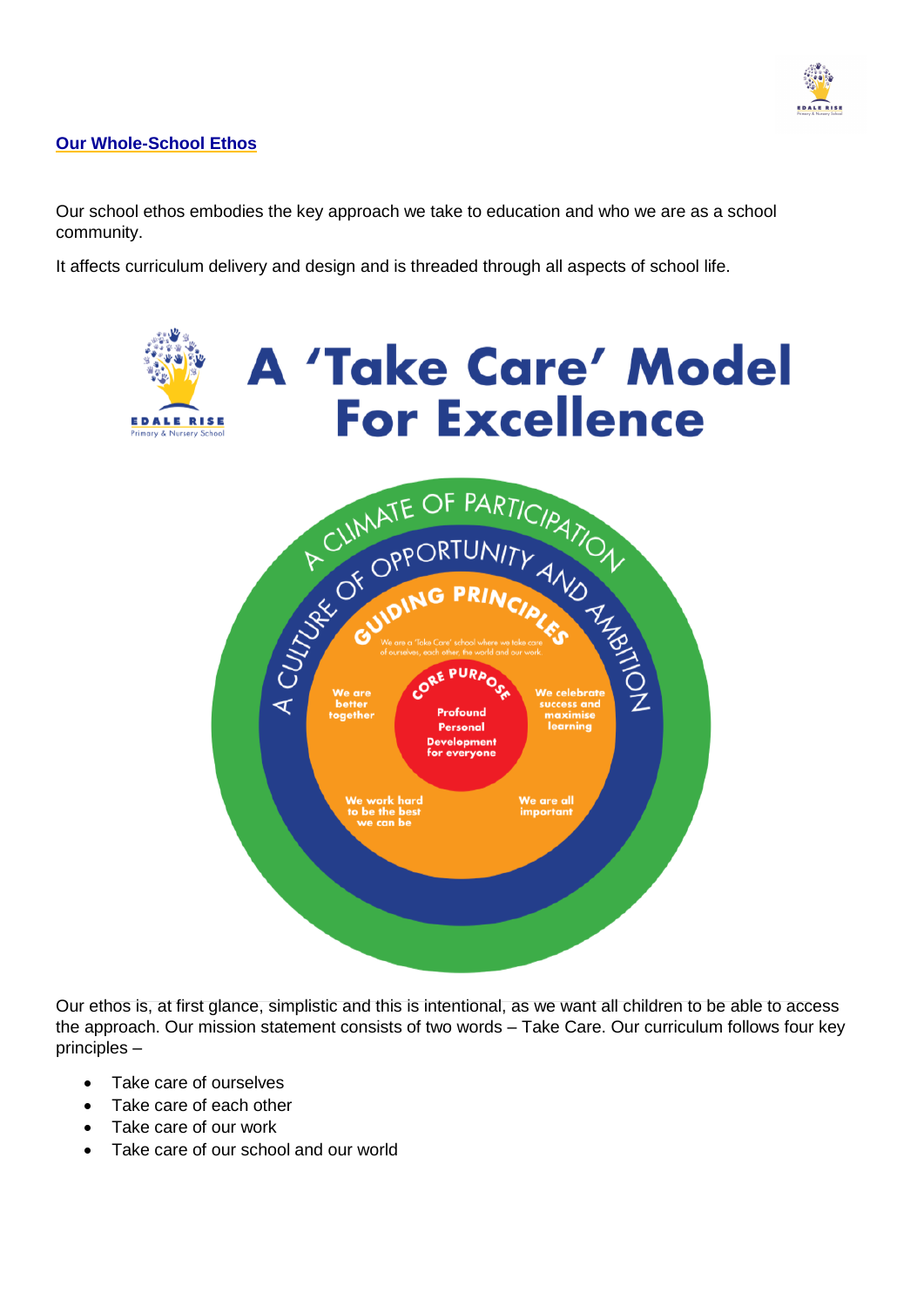

This means that our curriculum design includes aspects of these principles in each lesson. A current example was our whole school project based on the 'Lost Words' book by Robert Macfarlane The book of poems includes inspiring artwork interwoven throughout. It is a magical book based on British flora and fauna. Each class spent a week working on the poems. The expectation was that all children would have produced a poem and a piece of artwork by the end of the week

So, how does the 'Take Care' approach thread through the curriculum?

We produced 'Take Care work' – this was exceptional work beyond expectations. Children produced a poem and piece of artwork, which showed them at their best and developed pride and a love of learning.

We had elements based on 'Take Care of ourselves' by producing work that built a sense of pride and confidence in our abilities. This work was then displayed for all to view.

We focused on the principle of 'Take Care of our world' by learning about animals and plants in our locality and building a respect for and love of nature.

We concentrated on the element 'Take Care of each other' by praising the work produced by our classmates. We also had a special assembly to enable children to take enjoyment in the achievements of others

Our ethos means that children have a sense of belonging and a consistent approach to their learning. The curriculum is consistent and this increases learning potential for all children.

Children also have an ownership of their learning and become more involved in curriculum opportunities. Children design and lead events and clubs within school alongside staff.

Leadership is an important skill to develop and our ethos enables children to have opportunities to learn how to lead by taking care of each other. The curriculum enhances this by including leadership sessions particularly in upper school.

Our 'Take Care' approach also includes behaviours for learning. There are no school rules at Edale as we encourage children to develop exemplary behaviours and an intrinsic understanding of how to behave in school and society. This enables children to be able to focus on their learning without disruption.